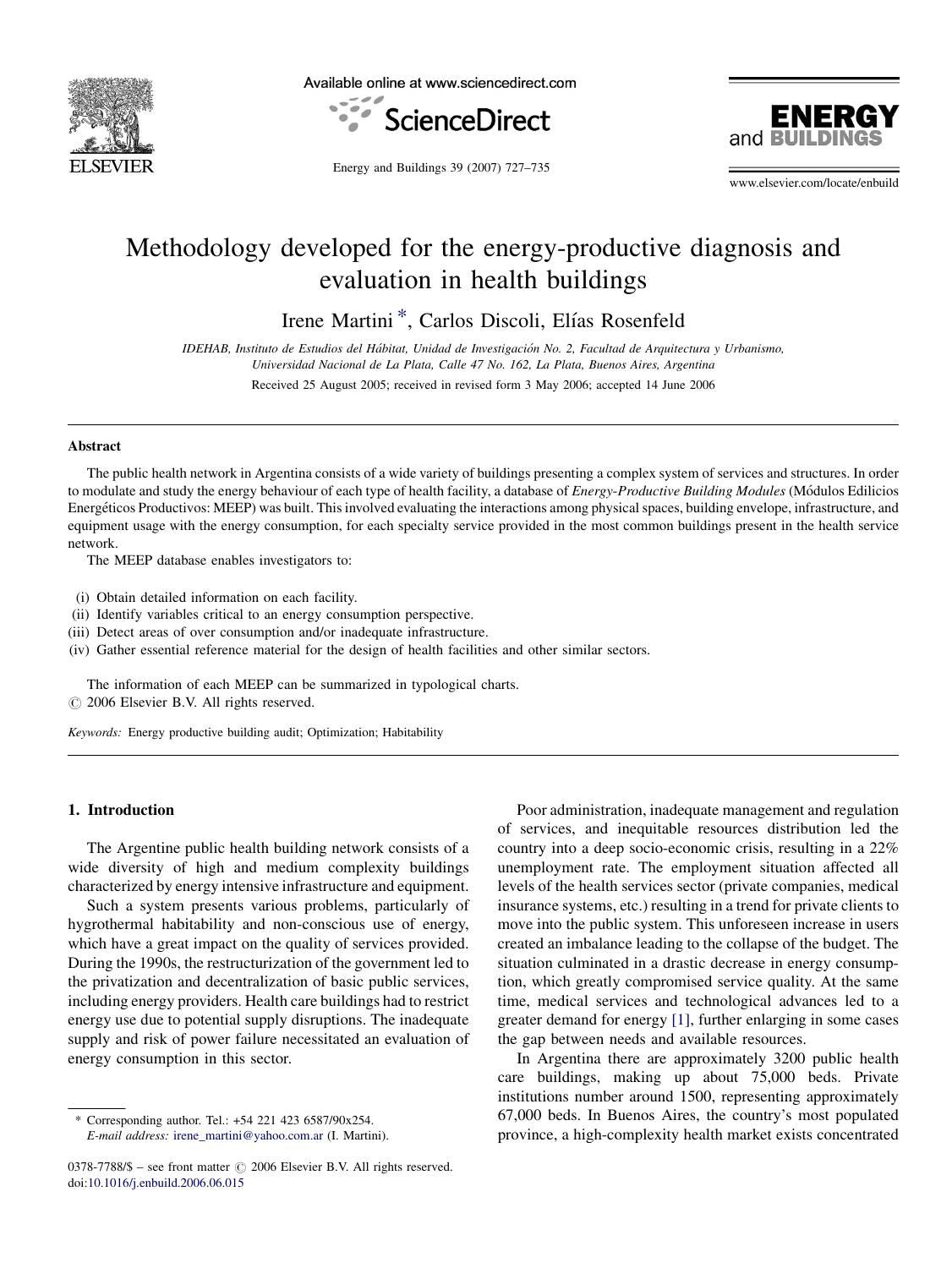#### Nomenclature

- $A_t$  glass specific thermal transmittance  $(m^2)$
- $A_0$  wall specific thermal transmittance  $(m^2)$
- $\degree D$  heating degree days (K)
- DG direct gain through window
- $E$  luminance  $(lx)$
- $E_{\%}$  luminance (lx) according to the percentage established by the RAFIS programme in relation to the external natural lighting
- EF exposition factor
- GP gain per person (W)
- h room's height (m)
- $J_a$  air enthalpy (kJ/kg K)<br>  $K$  thermal transmittance
- thermal transmittance  $(W/m^2 K)$
- $K<sub>o</sub>$  thermal transmittance for opaque envelope (W/  $m^2 K$
- $K_t$  thermal transmittance for glass envelope (W/  $m^2 K$
- $n$  ventilation rate (vol/h)
- $n_{\rm d}$  number of days
- $n_e$  number of equipments
- $n_{\rm p}$  number of people<br>OF occupation factor
- occupation factor
- P electricity power (kW)
- TOE tonnes of oil equivalent  $(1 \text{TOE} = 11,600 \text{ kWh})$

Greek letters

| luminous efficiency (lm/W) |  |
|----------------------------|--|
|                            |  |

- $\eta_C$  caloric efficiency
- $\rho_{\rm a}$  air density (kg/m<sup>3</sup>)
- $\tau$  time (h/day)

in the metropolitan area. The national average building distribution between publicly and privately administered health care buildings is approximately 25–30, and 75 and 70%, respectively [\[1\].](#page--1-0) In spite of attempts to improve the health care in Argentina, we still do not have a regulatory system related to the rational use and conservation of energy in this sector. The methodology developed in this paper proposes alternatives, methodologies and tools to identify and measure variables with the aim of improving energy efficiency.

### 2. Methodology

The analysis of energy needs for health facilities defined as nodes of a network was implemented at a global and detailed level. At the global scale, the basic units of analysis used were the nodes or buildings of the network, and on the detailed level, the basic units of analysis used were the energy-productive building modules (Módulos Edilicios Energéticos Productivos: MEEP) or ''building differentials''

The Argentine health network represents a complexity and a morphological diversity of old and new buildings. To identify the energy consumption of each area within the different health facilities, a detailed methodology was developed that enabled the relation of energy variables of each health speciality through a differential analysis construction. This methodology involves analysing the buildings from a construction typology catalogue, which modulates the representative units of various hospitals.

This analysis formed the basis of the MEEP database. The database allows us to classify, describe, compare and design different health facilities using representative typology units that characterize the buildings and energetic and productive needs of each health facility unit (laboratory, surgery, intensive care, etc.).

The methodology developed at a detailed level was based on the analysis of the different energy demands of each health facility. These MEEPs (differentials) are characterized by their specific functions, significant energy requirements, and diversity of demand related to temperature needs and type of equipment of each unit.

The construction of each MEEP was carried out by calculating the following variables:

- (i) Lighting consumption: general lighting of the module and local lighting on the working plane.
- (ii) Equipment consumption: quantity, use and average energy consumption of each equipment.
- (iii) Comfort conditioning consumption: energy contributions and losses on a simplified energy balance. Here the analysis variables are: occupation, lighting, equipment, direct gain through windows (DG), ventilation rate and envelope characteristics. The energy needs arise from this balance.

Each MEEP is summarized in a typological chart with information related to [\(Fig. 1\)](#page--1-0):

- (i) MEEP identification and involved area.
- (ii) Layout.
- (iii) General characteristics: localization, dimensions, envelope characteristics, mean interior and exterior temperature and orientation.
- (iv) Lighting system characteristics and energy consumption calculation values.
- (v) Equipment characteristics and consumption calculation values.
- (vi) Consumption calculation values for comfort conditioning (contributions and losses by occupation, direct gain through window, lighting, equipment, ventilation rate, and envelope).
- (vii) Partial consumption values (of each variable) and total consumption values (of the whole MEEP).

Construction of the database involved systematization and analysis of four complementary instances for each MEEP. These are: Theoretical MEEP, Real MEEP, Optimized MEEP and Environmental MEEP.

1. Theoretical MEEP: the development of the theoretical catalogue describes the physical space, envelope, infrastruc-